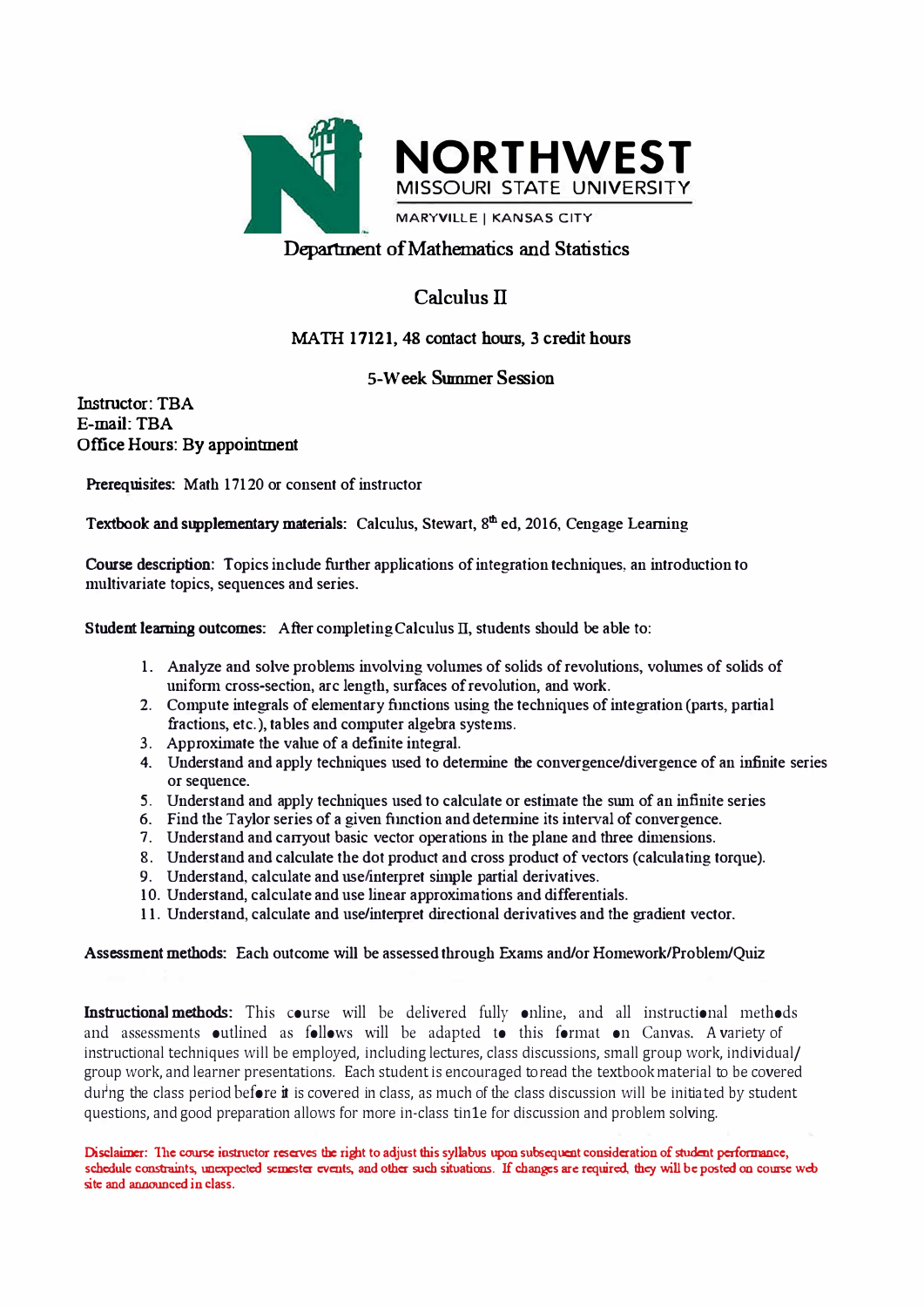



**MARYVILLE | KANSAS CITY** 

Graded course requirements: Homework/Problems/Quizzes Exams (7 @ 12% each)

**Grading scale:** The course grade will be assigned using the following scale:  $90\% - 100\% = A$ ,  $80\% - 89\% = B$ ,  $70\%$  $-79\%$  = C, 60%  $-69\%$  = D, below 60% = F

Course outline/major topics studied: Applications of integration, techniques of integration, differential equations, infinite sequences and series, vectors and the geometry of space, and partial derivatives.

| Chapter | Section                | Exam           | Schedule |
|---------|------------------------|----------------|----------|
| 6       | 1, 2, 3, 5             |                |          |
| 7       | 1, 2, 3, 4, 5, 6, 7, 8 | $\overline{2}$ |          |
| 8       | 1, 2                   |                |          |
| 9       | 1, 3                   | 3              |          |
| 11      | 1, 2, 3, 4, 5, 6, 7    | 4              |          |
| 11      | 8, 9, 10, 11           | 5              |          |
| 12      | 1, 2, 3, 4, 5, 6       | 6              |          |
| 14      | 1, 2, 3, 4, 5, 6, 7    | 7 (final exam) |          |

Notes:

- 1. In section 7.2, students should be familiar with integrating  $\sin^2 x$ ,  $\cos^2 x$ ,  $\tan^2 x$ ,  $\csc^2 x$ ,  $\sec^2 x$ , and  $\cot^2 x$ .
- 2. In section 7.7, students should be familiar with Simpson's Rule.
- 3. In section 12.6, students should be familiar with ellipsoids.
- 4. Course schedule is subject to change with instructor notification and students will be responsible for abiding by these changes.

Attendance: Students are expected to attend all classes as specified in the course syllabi for each course. It is the responsibility of the student to promptly notify his or her instructor when unable to attend class. Please refer to the university policy on attendance at https://www.nwmissouri.edu/policies/academics/Attendance.pdf

Final exams: If an emergency occurs that prevents the administration of a course scheduled final examination, the final course grades will be calculated based on the work in the course completed to that point in time and the faculty member's considered judgment. Final exams will not be rescheduled, and a grade of "I" will not be given as a result of an institutional cancellation of a final examination. This final exam policy does not apply to online courses.

Administrative drop: An instructor may request the Office of the Registrar delete a student from a course roster if the student has not met the prerequisite for the course as stated in the catalog, or as a result of nonattendance in the course.

Academic integrity policy: The students, faculty, and staff at Northwest endeavor to sustain an environment

Disclaimer: The course instructor reserves the right to adjust this syllabus upon subsequent consideration of student performance, schedule constraints, unexpected semester events, and other such situations. If changes are required, they will be posted on course web site and announced in class.